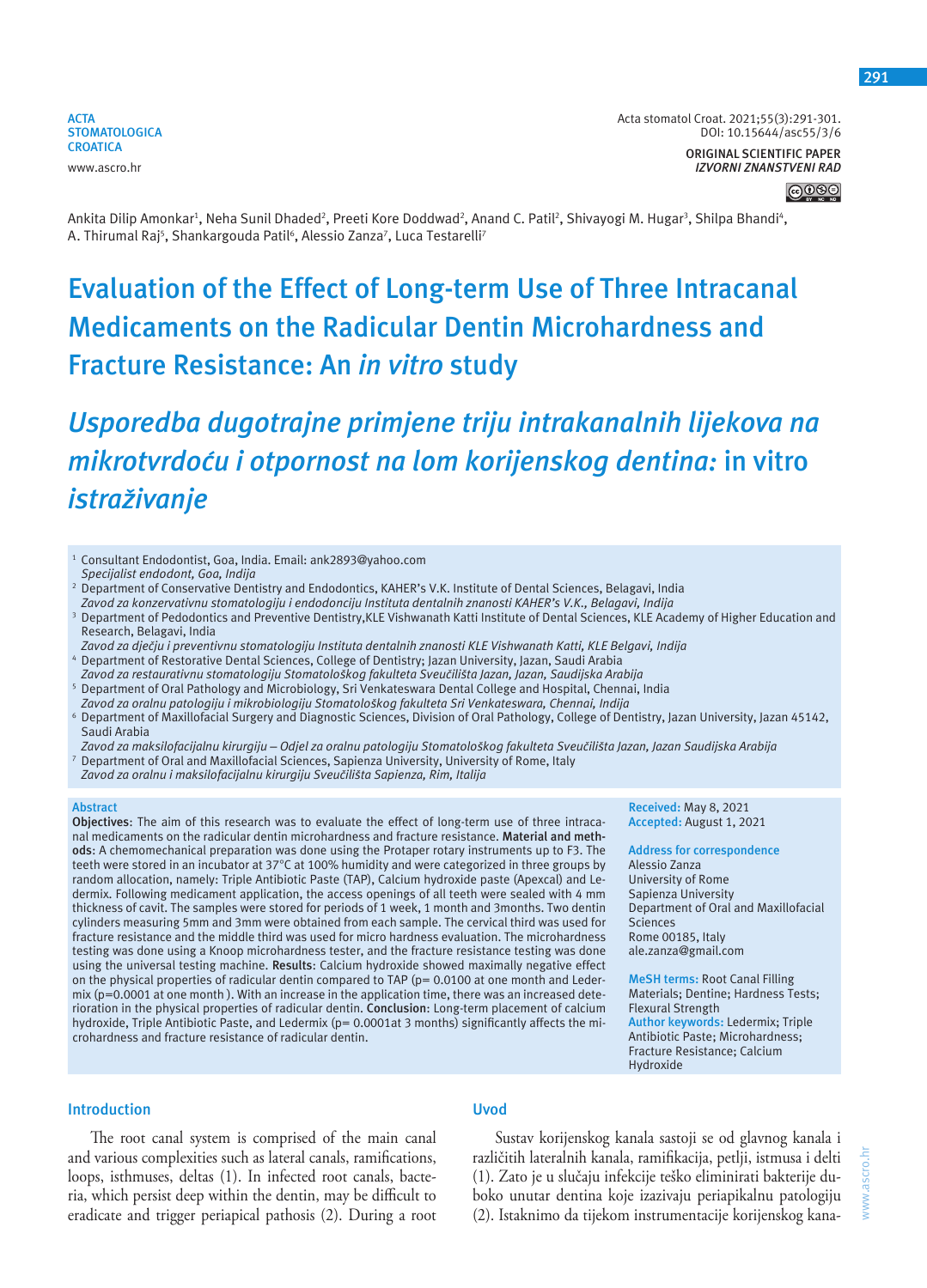canal preparation almost half of the root canal surface and ramifications may remain untouched (3).

An adequate chemo-mechanical preparation to obtain a three-dimensional seal is important to attain a successful endodontic therapy (4). Failure of endodontic treatment is most commonly related to the perseverance of pathogenic microbes that thrive very well even after a thorough cleaning and shaping is done (5).

Combined use of adequate isolation techniques, biomechanical preparation, effective irrigating solutions and techniques, along with a proven disinfecting medicament play a major role in determining the success of a root canal therapy (6).

Medicaments play a major role in preparing the root canals for long term treatment protocols, especially in situations of regenerative endodontics and apexification. Calcium hydroxide (CH), Triple Antibiotic Paste (TAP), Double Antibiotic Paste (DAP) and Ledermix are the most commonly used intracanal medicaments (7).

Calcium hydroxide (CH) is widely used to achieve disinfection within the root canal. It is also used for the induction of apexogenesis and apexification, in management of internal eradicular resorptive defects, various perforations and in treating periradicular pathoses; nevertheless, it has been used as a dental-pulp capping agent (8, 9).

Bystrom et al. confirmed the fact that *E. faecalis* is the most resilient strain against CH (10-11).

Various studies have proved that long-standing use of CH may have an adversative effect on the physical properties of radicular dentin (12). Almost 50% of reduction in microtensile fracture strength (MTFS) of teeth was seen by Rosenberg et al. while they were studying long-term application of CH (7-84 days) (13). Even the mean elastic modulus of bovine dentine increased drastically, as seen by Kawamoto et al. (2008), thus making it more prone to fracture (14).

Lately, a newer formulation called 'triple antibiotic paste' (TAP) has been given by Hoshino et al. Ciprofloxacin, metronidazole and minocycline together form TAP (15). The abovementioned antibiotics exhibit effective antimicrobial and antibacterial properties (16).

Trauma and periapical pathosis in immature permanent teeth impede the deposition of minerals by the disruption in blood flow thereby causing cessation of complete root development (17). The apexification technique promotes apical closure by either placement of a MTA apical plug or with periodic changes of intracanal medicaments (18, 19). Another treatment option is the Regenerative endodontic procedure which is designed to replace the damaged structures to reestablish the pulp-dentin complex thereby maintaining the vitality of pulp (20). According to Fouad, a complete disinfection is required for a higher level of efficacy than is needed in clinical endodontics (21). Thus, the establishment of a sustained sterile microenvironment within the root canal which is achieved through adequate decontamination procedures will give the newly formed tissue adequate time to establish itself within the endodontic environment (22).

Disinfection of the root canal is considered to be a crucial step as infection prevents regeneration, repair and stem cell la gotovo polovina površine samog kanala i njegovih ogranaka ostane neobrađena (3).

Adekvatna kemijsko-mehanička preparacija kojom se postiže trodimenzionalno brtvljenje važna je za uspješnu endodontsku terapiju (4). Neuspjeh se najčešće veže za trajnu prisutnost patogenih mikroorganizama koji nastavljaju živjeti u dentinu čak i nakon detaljnog čišćenja i širenja kanala (5).

Kombinirana upotreba pravilne izolacijske tehnike (suhoga radnog polja), biomehanička preparacija, učinkovite otopine za ispiranje i tehnika rada te dokazano djelotvorno dezinficirajuće sredstvo ključni su za uspješno liječenje korijenskog kanala (6).

Lijekovi su u protokolima dugotrajne terapije veoma važni u pripremi korijenskog kanala, posebno u slučaju regenerativne endodoncije i apeksifikacije. Kalcijev hidroksid, trostruka antibiotička pasta (TAP), dvostruka antibiotička pasta (DAP) te Ledermix najčešće se primjenjuju kao intrakanalni lijekovi (7).

Kalcijev hidroksid (CH) često je u upotrebi kao sredstvo za dezinfekciju unutrašnjosti korijenskog kanala, a koristi se i za poticanje apeksogeneze i apeksifikacije, u liječenju internih radikularnih resorptivnih defekata, različitih perforacija te u liječenju periapikalne patologije. Upotrebljava se i kao sredstvo za prekrivanje pulpe (8, 9).

Bystrom i suradnici potvrdili su da CH slabo djeluje na bakterije *Enterococcus faecalis* (10, 11).

U mnogim istraživanjima autori su potvrdili da dugotrajna upotreba CH-a nepovoljno utječe na fizička svojstva radikularnog dentina (12). Rosenberg i suradnici opazili su gotovo 50-postotnu redukciju mikrotenzilne snage (MTFS) zuba nakon dugotrajne (7 – 84 dana) upotrebe CH-a (13). Čak je i srednji modul elastičnosti goveđeg dentina značajno porastao, čime je postao sklon frakturama (14).

Nedavno su Hoshino i suradnici predstavili noviju formulaciju nazvanu trostruka antibiotička pasta (TAP) koja sadržava ciprofloksacin, metronidazol i minociklin (15). Svi navedeni sastojci imaju antimikrobna i antibakterijska svojstva (16).

Trauma i periapikalna patologija nezrelih trajnih zuba ometaju odlaganje minerala prekidanjem dotoka krvi, te tako zaustavljaju razvoj korijena zuba (17). Apeksifikacijska tehnika potiče zatvaranje apeksa postavljanjem MTA čepa, ili periodičnim izmjenama intrakanalnih lijekova (18, 19). Druga terapijska mogućnost jest regeneracijski endodontski postupak kojim se pokušava zamijeniti oštećene strukture kako bi se ponovno uspostavio pulpno-dentinski kompleks te očuvao vitalitet pulpe (20). Prema stajalištu Fouada, potrebna je potpuna dezinfekcija, u većoj mjeri nego u slučaju kliničke endodoncije (21), pa je uspostava održivoga sterilnoga mikrookoliša unutar korijenskog kanala adekvatnim dekontaminacijskim postupcima prijeko potrebna da bi novostvoreno tkivo dobilo dovoljno vremena za svoju organizaciju unutar endodontskog prostora (22).

Dezinfekcija korijenskog kanala smatra se ključnom zato što infekcija onemogućuje regeneraciju, oporavak i aktivnost matičnih stanica (23, 24). Protokol Američkoga društva za endodonciju (AAE) preporučuje upotrebu TAP-a u regeneracijskim endodontskim postupcima (25), ali i u liječenju ra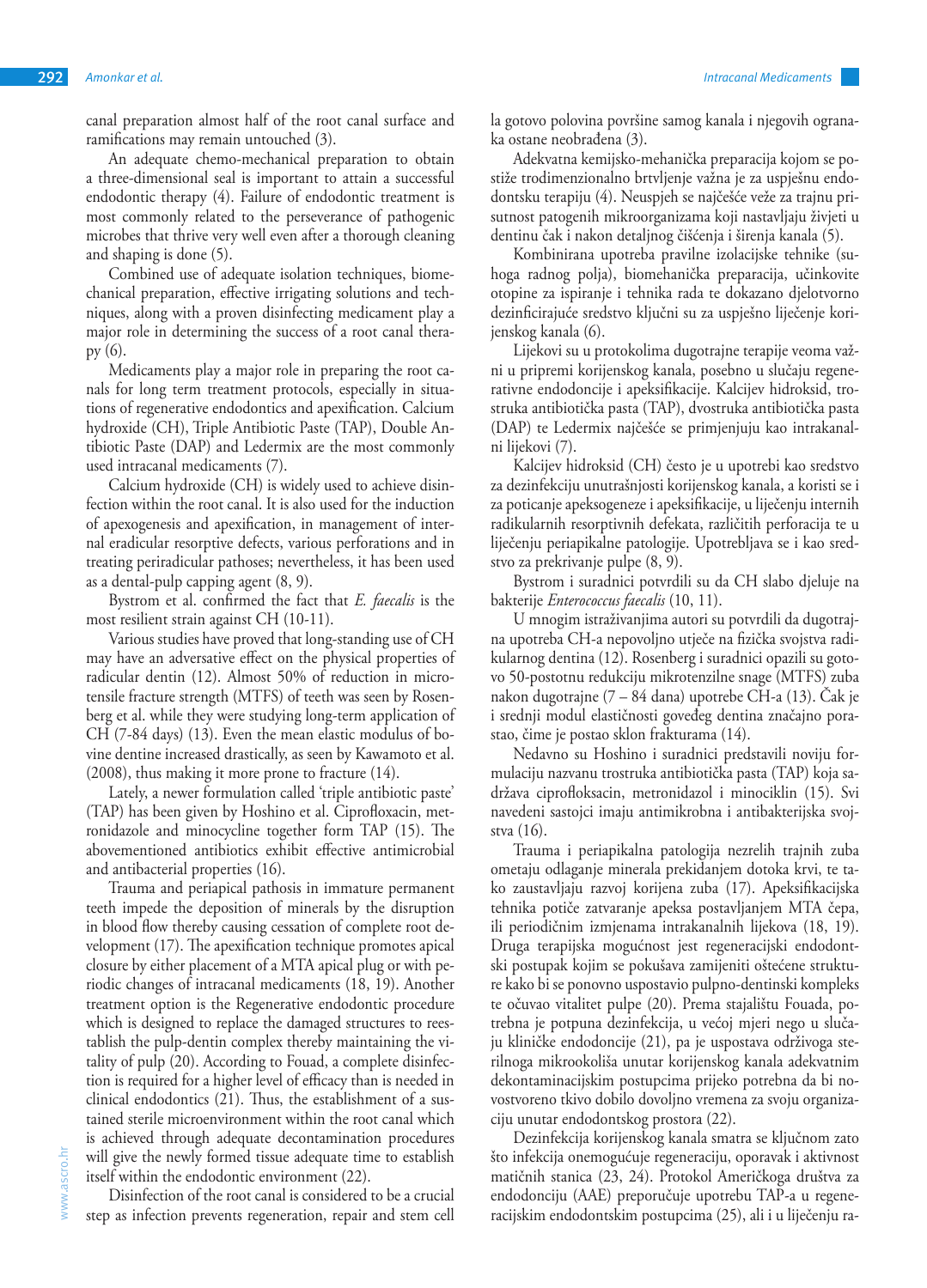activity (23, 24). The American Association of Endodontics (AAE) protocol advocates the use of TAP in regenerative endodontic procedures (25). Its use is also advocated in the treatment of radicular resorptive defects, root fracture, and also in the non-surgical management of periapical pathosis (26).

The use of TAP is associated with a few limitations; Tooth discoloration is the biggest drawback of this medicament, which arises due to the presence of minocycline which has a negative impact on the esthetics of the patient, especially when used in the anterior teeth (27, 28). TAP, when used for long term, has shown to cause an increased radicular dentin demineralization and an associated reduction in microhardness (22, 29).

Ledermix™ paste is a commercially available intracanal medicament paste that was introduced by Schroeder and Triadan in 1960. It is a polyethylene glycol-based paste containing tetracycline antibiotic, demeclocycline HCl (conc. of 3.2%), and a corticosteroid, triamcinolone acetonide, conc. 1% (30, 31). It is efficient in alleviating pain, in the inhibition of inflammatory root resorption and as an antimicrobial agent (32). In cases of root resorption and large periapical lesions, Ledermix is kept for a prolonged period of time (33, 34). Long term exposure of enamel to Ledermix causes a drastic reduction in the microhardness which is due to the aqueous tetracycline component. Due to lack of literature in this field this study was designed to evaluate the longterm impact of these medicaments on properties such as microhardness and fracture resistance of radicular dentin.

The aim of this work is to compare and evaluate the effect of long-term use of three intracanal medicaments on the radicular dentin microhardness and fracture resistance.

#### Null hypothesis

There is no difference in the effect of long term placement of calcium hydroxide, Triple Antibiotic Paste and Ledermix on the radicular dentin micro hardness and fracture resistance.

## **Material and methods**

## Source of data

The study was conducted in Department of Conservative Dentistry and Endodontics, KAHER' s KLE VK Institute of Dental Sciences', KLE Academy of Higher Education and Research (KLE University) Belagavi.

The microhardness testing was conducted at M.I.T (Manipal Institute of Technology). The fracture resistance testing was performed at K.L.E Engineering College Belagavi. A total of 180 extracted, human permanent single rooted premolar teeth were selected.

#### Selection criteria

Extracted human permanent single rooted premolar teeth with patent canals and the teeth with apical width corresponding to #20 K-file or less were included. Carious teeth, teeth with apical width more than #20 K-file size, teeth with calcified canals, teeth with fracture/crack or a restoration, teeth with internal/external resorption were excluded.

dikularnih resorptivnih defekata, fraktura korijena te u nekirurškom zbrinjavanju periapikalne patologije (26).

Upotreba TAP-a povezana je s nekoliko ograničenja, a najveće je diskoloracija zuba zbog minociklina, što može negativno utjecati na estetiku, posebno ako se koristi na prednjim zubima (27, 28). Pokazalo se da TAP potiče povećanu demineralizaciju radikularnog dentina i smanjuje njegovu mikrotvrdoću (22, 29).

Pasta Ledermix™ komercijalno je dostupna intrakanalna medikamentna pasta koju su predstavili Schroeder i Triadan 1960. godine kao proizvod na bazi polietilen glikola koji sadržava tetraciklinski antibiotik, demeklociklin HCl (3,2 %) te kortikosteroid triamcinolon acetonid (1 %) (30, 31). Učinkovit je u uklanjanju boli, inhibiciji upalne resorpcije korijena te kao antimikrobno sredstvo (32). U slučaju resorpcije korijena i velikih periapikalnih lezija Ledermix se ostavlja dulje u korijenskom kanalu (33, 34). No dulja izloženost cakline Ledermixu može drastično smanjiti mikrotvrdoću zbog vodene komponente tetraciklina. Kako nema dovoljno literature o toj temi, u ovom istraživanju htio se procijeniti dugotrajni utjecaj tih lijekova na mikrotvrdoću i otpornost na lom radikularnog dentina.

Svrha ovog istraživanja bila je usporediti i procijeniti učinak dugotrajne upotrebe triju intrakanalnih lijekova na mikrotvrdoću i otpornost na lom radikularnog dentina.

## Nulta hipoteza

Poslije dugotrajne upotrebe nema razlike u učinku kalcijeva hidroksida, trostruke antibiotičke paste i Ledermixa kad je riječ o mikrotvrdoći i otpornosti na lom radikularnog dentina.

#### **Materijal i metode**

#### Izvor podataka

Istraživanje je provedeno u Zavodu za restaurativnu dentalnu medicinu i endodonciju KAHER's KLE VK Instituta dentalnih znanosti KLE u Belagaviju.

Testiranje mikrotvrdoće obavljeno je u Tehnološkom institutu u Manipalu, a otpornost na lom na Inženjerskom fakultetu KLE u Belagaviju. Odabrano je 180 ekstrahiranih jednokorijenskih ljudskih pretkutnjaka.

#### Kriteriji za odabir

U istraživanje su bili uključeni ekstrahirani jednokorijenski ljudski pretkutnjaci s prohodnim kanalima i to oni koji su na apeksu imali prohodnost pri uporabi pilice br. 20 ili manje. Zubi s karijesom, širim apeksom, kalcificiranim kanalima, frakturama/pukotinama ili ispunima te zubi s internom/ eksternom resorpcijom nisu bili uključeni u istraživanje.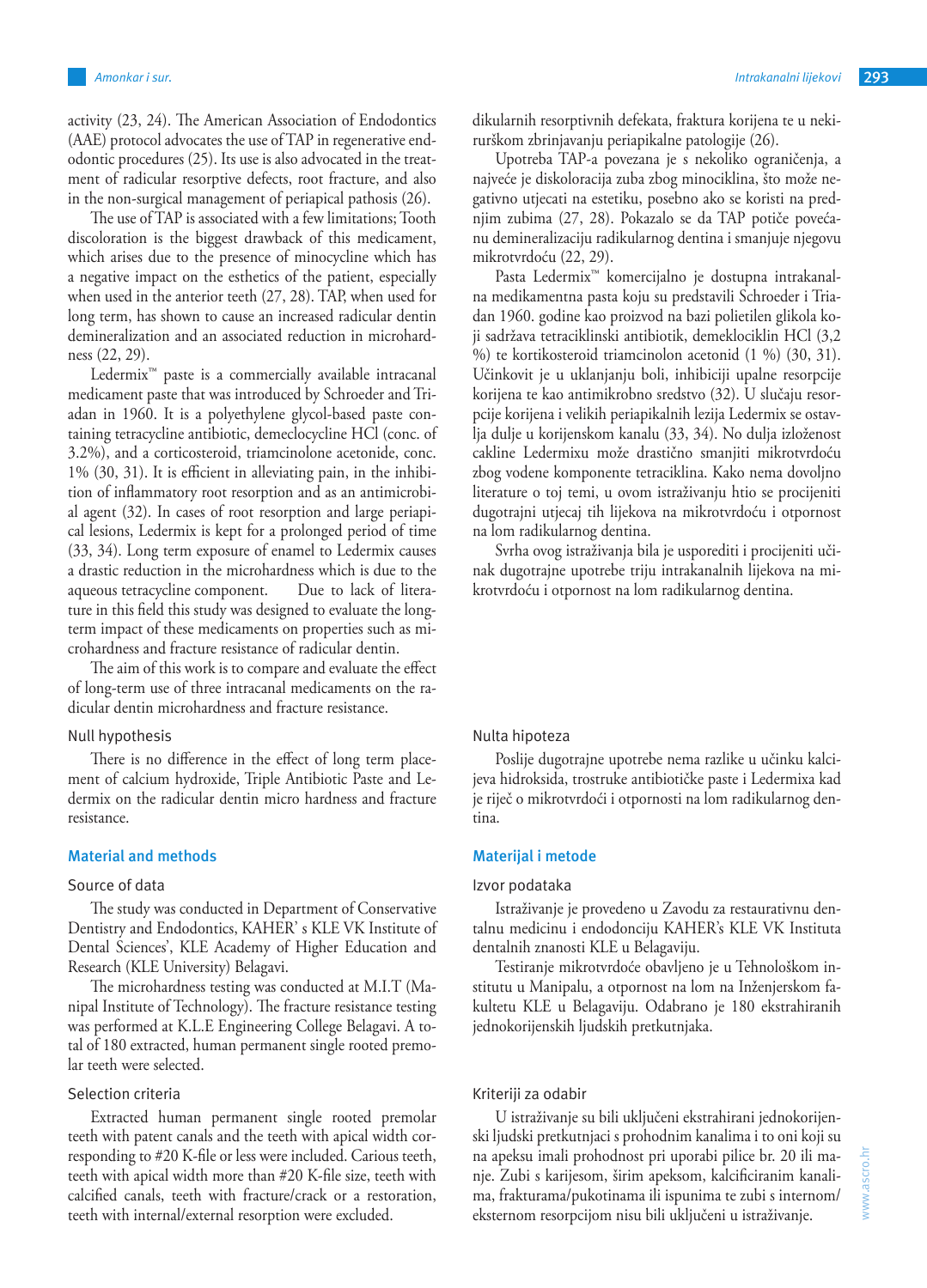## Methodology

180 extracted, human single rooted premolar teeth were selected. Cleaning of visible blood and gross debris was done using an ultrasonic scaler. The extracted teeth were handled according to OSHA (Occupational Safety and Health Administration) guidelines. 0.1% thymol solution was used for the storage of the samples until use.

A round bur with a high-speed handpiece was used to make an access cavity in each tooth specimen. Apical patency was attained using a size 10 K file ((Mani. Inc., Tochigi, Japan. A 15 K-file (Mani. Inc., Tochigi, Japan) was extended 1 mm beyond the apical foramen by visualizing its tip, following which 1 mm was removed from the predetermined working length. Shaping and cleaning was carried out using the Protaper (Dentsply, India) rotary instruments till F3 with endo motar(X -Smart, Dentsply, India). In between each instrumentation change, the canals were irrigated with 2mL of 3% NaOCl (Vishal Dentocare Pvt. Ltd., Ahmedabad India), followed by 2mL of 17% EDTA (DEOR Deo Smear-Off, India) as the final irrigant. The canals were subsequently rinsed with 5-mL of sterile saline using a 27-gauge needle. Following irrigation of teeth, sterile paper points (Dentsply, India) were used to dry the root canals.

The teeth were stored in an incubator at 37°C at 100% humidity. The teeth were stored for periods of 1 week, 1 month and 3months.

## Medicament application

180 specimens were allocated to the following three groups: Group I: Triple Antibiotic Paste (TAP); Group II: Calcium hydroxide paste (Apexcal); Group III: Ledermix

# *Group I: Triple Antibiotic Paste (TAP)*

1st experimental group ( $n = 60$ ), For the preparation of TAP, 1mg / ml of each antibiotic powders (USP-grade) in equal quantities of metronidazole, ciprofloxacin and minocycline in a ratio of 3:1 was combined with polyethylene glycol. A sterile lentulo spiral was used for the introduction of the prepared medicament into the root canals with a slow-speed handpiece. Following this, the medicament was compacted to the level of the CEJ using sterile pluggers (Sybron endo).

#### *Group II: Calcium hydroxide paste (Apexcal)*

For the second experimental group  $(n = 60)$ , commercially available Ca (OH) 2 paste (Apexcal) was used. The medicament application to the root canal space was done in a similar manner as described previously.

#### *Group III: Ledermix*

For the third experimental group  $(n = 60)$ , commercially available Ledermix paste was used. The paste was introduced into the root canals as elaborated previously. Following medicament application, 4mm of cavit (3M ESPE) was used to seal all the prepared specimens. After the coronal seal was achieved, flowable composite (Ivoclar Vivadent) was used to obtain an apical seal.

## Preparation of root specimens

A low-speed diamond saw (Agar Scientific) under constant water cooling was used for decoronation of the prepared sam-

## Metodologija

Odabrano je 180 ekstrahiranih humanih jednokorijenskih premolara. Vidljive i velike naslage očišćene su ultrazvučnim strugačem. Sa zubima se zatim postupalo prema smjernicama OSHA-e (Occupational Safety and Health Administration). Do početka istraživanja čuvani su u 0,1-postotnoj otopini timola.

Pristupni kavitet učinjen je na svakom zubu okruglim svrdlom s pomoću nasadnog instrumenta s velikim brojem okretaja. Prohodnost do apeksa ustanovljena je pilicom br. 10 (Mani Inc., Tochigi, Japan). Pilicom br. 15 prošlo se 1 mm preko apikalnog foramena sve do pojave vrha, a taj je milimetar odbijen od unaprijed određene radne duljine. Oblikovanje i čišćenje obavljeno je Protaperovim (Dentsply, Indija) rotirajućim instrumentima do F3 s endomotorom (X-Smart, Dentsply, Indija). Između svake upotrebe dviju pila kanali su isprani s 2 mL 3-postotne otopine NaOCl-a (Vishal Dentocare Pvt. Ltd., Ahmedabad, Indija) i 2 mL 1-postotne otopine EDTA-e (DEOR Deo Smear-Off, Indija) kao posljednjom otopinom. Kanali su na kraju isprani s 5 mL sterilne fiziološke otopine s pomoću igle 27. Nakon irigacije kanali su potpuno osušeni sterilnim papirnatim štapićima.

Zubi su odloženi u inkubator na 37 °C uz 100-postotnu vlagu i to od tjedan do mjesec dana i tri mjeseca.

## Primjena lijekova

Uzorci su podijeljeni u tri skupine: 1 – trostruka antibiotička pasta (TAP); 2 – pasta od kalcijeva hidroksida (Apexcal); 3 – Ledermix

## *Skupina 1 – trostruka antibiotička pasta (TAP)*

U prvoj eksperimentalnoj skupini (n = 60) pomiješan je 1 mg svakoga antibiotičkog praška u jednakim količinama (metronidazol, ciprofloksacin i minociklin) s polietilen glikolom u omjeru 3 : 1. Za unos pripremljenog medikamenta u korijenske kanale korišteno je sterilno lentulo svrdlo s malim brojem okretaja. Nakon toga uložak je sterilnim *pluggerima* (Sybron endo) komprimiran do caklinsko-cementnog spojišta.

#### *Skupina 2 – kalcijev hidroksid (Apexcal)*

Za drugu eksperimentalnu skupinu (n = 60) odabrana je komercijalno dostupna pasta  $Ca(OH)_{2}$  (Apexcal). Postavljanje lijeka u korijenski kanal obavljeno je na sličan način kao što je već opisano.

#### *Skupina 3 – Ledermix*

Za treću eksperimentalnu skupinu (n = 60) korištena je komercijalno dostupna pasta Ledermix. Unesena je u korijenske kanale kako je već opisano. Nakon toga svaki je uzorak zatvoren s 4 mm Cavita (3M ESPE). Nakon koronalnog brtvljenja, apikalno brtvljenje postignuto je tekućim kompozitom (Ivoclar Vivadent).

## Priprema uzoraka korjenova

Krune su uklonjene dijamantnom pilom s malim brojem okretaja (Agar Scientific) pod konstantnim ispiranjem, 0,5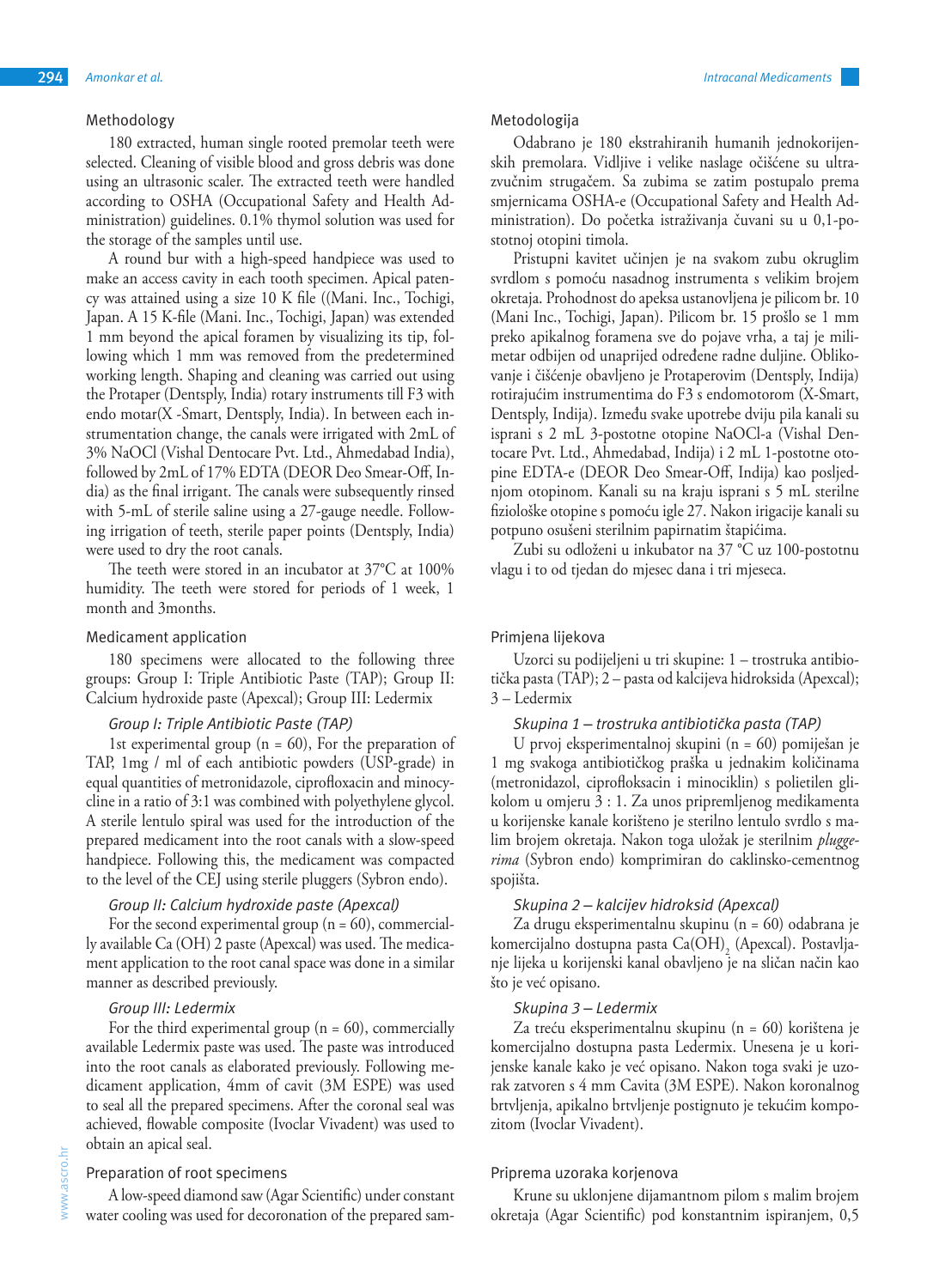ples, 0.5mm radicular to the CEJ. The decoronated segment was then sectioned horizontally in order to obtain 2 radicular dentin discs. Fracture resistance assessment was performed on the 5-mm section cervical to the CEJ and microhardness evaluation was made on the middle third 3-mm root section. 5 mL of sodium hypochlorite in combination with gentle, manual agitation with a ProTaper F3 instrument followed by final irrigation with 5 mL of EDTA was used for the elimination of the medicament from each prepared section.

## Microhardness testing

A Vickers Microhardness Tester (MCS Mechatronic) was used to measure the microhardness of each tooth specimen. Three indentations were created on the polished surface of each specimen with the help of a 50-g load held straight to the polished side for 15 s. The indentations were made 500 lm from the pulp dentin interface. The optical microscope was used to observe indentations created. The mean of the values obtained for the three indentations was representative for each specimen at each depth.

## Fracture resistance testing

The Universal testing machine (MCS Mechatronic) was used for assessment on each 5-mm root section. The lower platform was used to place the specimen vertically with the coronal side facing upwards. A cylindrical loading fixture with a radius = 1.9 mm was fixed to the upper crosshead until the spherical tip touched the root specimen. A loading force at a cross head speed of 0.5 mm per minute was applied until the root cylinder fractured and was expressed in newtons.

## **Results**

**C**omparisons of three groups with micro-hardness and fracture resistance at different time points are respectively shown in Figure 1 and Figure 2. Data analysis with Tukey's multiple posthoc for hardness and fracture resistance is shown in Table 1 and Table 2.



**Figure 1** Comparison of three groups with micro hardness at different time points



mm apikalno od caklinsko-cementnog spojišta. Segment bez krune horizontalno je prerezan da bi se dobila dva radikularna dentinska diska. Procjena otpornosti na lom provedena je na petmilimetarskim presjecima cervikalno od caklinsko-cementnog spojišta, a procjena mikrotvrdoće na trimilimetarskim presjecima sredine korijena. Za ispiranje lijekova korišteno je 5 mL natrijeva hipoklorita u kombinaciji s nježnim, manualnim pomicanjem instrumenta ProTaper F3, a na kraju je sve isprano s 5 mL EDTA-e.

## Ispitivanje mikrotvrdoće

Za mjerenje mikrotvrdoće svakog uzorka korišten je uređaj Vickers Microhardness (MCS Mechatronics). Učinjene su tri indentacije na poliranoj površini svakog uzorka s pomoću utega težine 50 grama pritisnutog 15 sekunda na poliranu površinu. Indentacije su napravljene 500 lm od spoja pulpe i dentina. Pregledane su optičkim mikroskopom, a srednja vrijednost svih triju korištena je kao reprezentativna mjera za svaki uzorak na svakoj dubini. 39,10

# Ispitivanje otpornosti na lom

Za procjenu otpornosti na svakom presjeku korišten je uređaj Universal Testing Machine (MCS Mechatronics). Na donju platformu uzorak je postavljen okomito, s koronalnim dijelom prema gore. Cilindrični vijak promjera 1,9 mm postavljen je na gornju križnu glavu tako da njegov vrh dodiruje uzorak korijena. Primijenjena sila od 0,5 mm u minuti sve dok korijen nije puknuo izražena je u njutnima (N).

## **Rezultati**

Usporedba triju skupina s mikrotvrdoćom i otpornost na lom u različitim vremenskim odsječcima prikazani su na sli-**Figure 2** kama 1 i 2. Analiza podataka Tukeyjevom multiplom posthoc analizom za mikrotvrdoću i otpornost na lom nalazi se u tablicama 1 i 2.



**Figure 2** Comparison of three groups with fracture resistance at different time points

**Slika 2.** Usporedba tri skupine s otporom na lom u različitim vremenskim točkama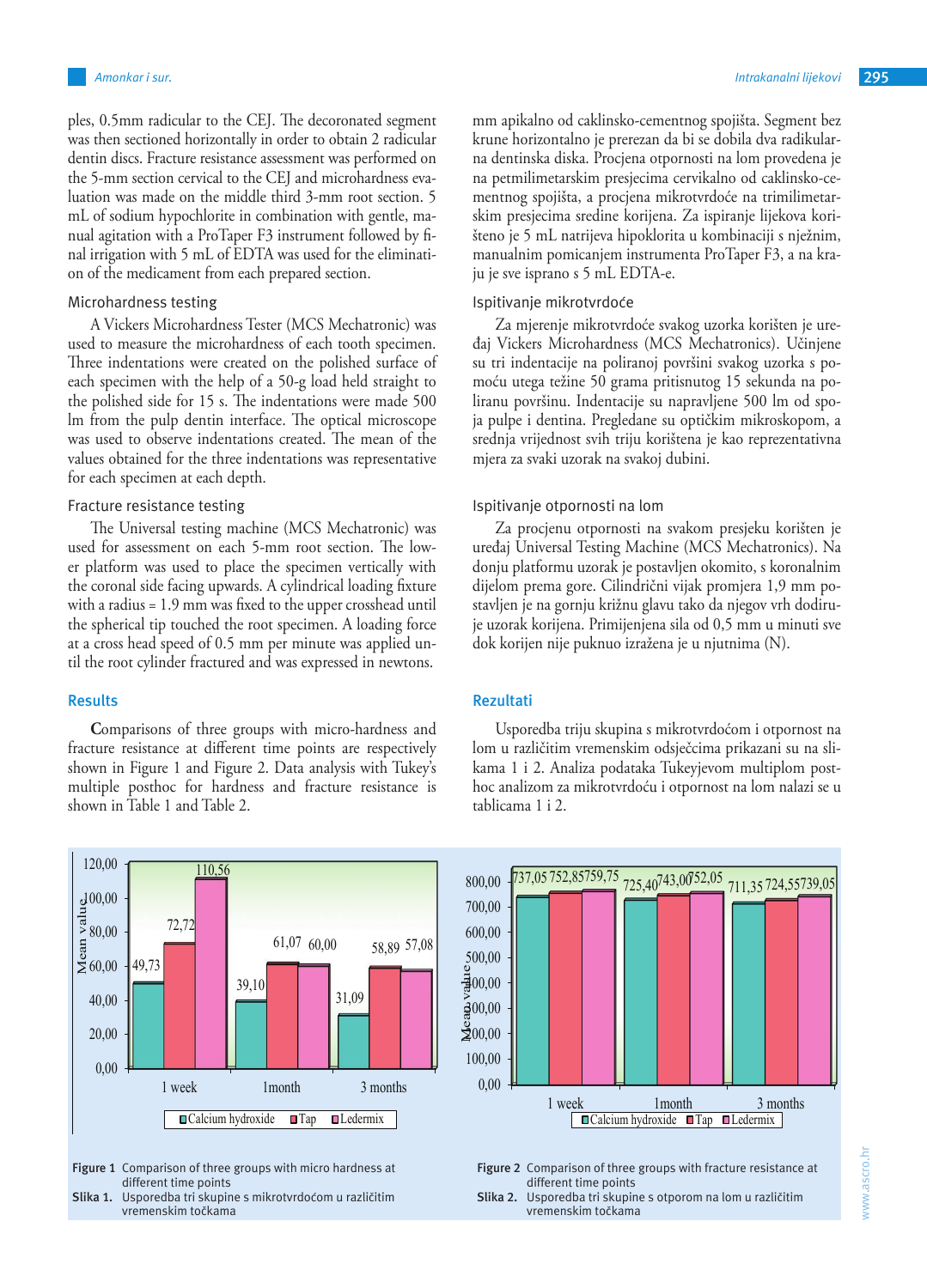| Table 1 Pair wise comparison of three groups with micro hardness at different time points by Tukey's multiple posthoc procedures |
|----------------------------------------------------------------------------------------------------------------------------------|
| Tablica 1. Usporedba tri skupine s mikrotvrdoćom u različitim vremenskim točkama Tukevjevim višestrukim postupcima               |

| <b>Times</b> | <b>Groups</b> vs       | Groups   | Mean<br><b>Difference</b> | <b>Std. Error</b> | p-value    |
|--------------|------------------------|----------|---------------------------|-------------------|------------|
|              | Calcium hydroxide vs • | Tap      | $-22.99$                  | 5.44              | $0.0001**$ |
| 1 week       | Calcium hydroxide vs   | Ledermix | $-60.83$                  | 5.44              | $0.0001**$ |
|              | Tap vs                 | Ledermix | $-37.84$                  | 5.44              | $0.0001**$ |
|              | Calcium hydroxide vs   | Tap      | $-21.97$                  | 2.31              | $0.0001**$ |
| 1 month      | Calcium hydroxide vs   | Ledermix | $-20.90$                  | 2.31              | $0.0001**$ |
|              | Tap vs                 | Ledermix | 1.08                      | 2.31              | 0.8880     |
|              | Calcium hydroxide vs   | Tap      | $-27.80$                  | 2.32              | $0.0001**$ |
| 3 months     | Calcium hydroxide vs   | Ledermix | $-25.99$                  | 2.32              | $0.0001**$ |
|              | Tap vs                 | Ledermix | 1.81                      | 2.32              | 0.7180     |
| **p<0.01     |                        |          |                           |                   |            |

**Table 2** Pair wise comparison of three groups with fracture resistance at different time points by Tukey's multiple posthoc procedures **Tablica 2.** Usporedba tri skupine s otpornošću na prijelom u različitim vremenskim točkama Tukeyjevim višestrukim postupcima

| <b>Times</b>              | <b>Groups</b> vs     | Groups   | Mean<br><b>Difference</b> | Std. Error | p-value    |  |  |
|---------------------------|----------------------|----------|---------------------------|------------|------------|--|--|
|                           | Calcium hydroxide vs | Tap      | $-15.80$                  | 5.78       | $0.0220*$  |  |  |
| l week                    | Calcium hydroxide vs | Ledermix | $-22.70$                  | 5.78       | $0.0010**$ |  |  |
|                           | Tap vs               | Ledermix | $-6.90$                   | 5.78       | 0.4610     |  |  |
|                           | Calcium hydroxide vs | Tap      | $-17.60$                  | 5.81       | $0.0100*$  |  |  |
| 1 <sub>month</sub>        | Calcium hydroxide vs | Ledermix | $-26.65$                  | 5.81       | $0.0001**$ |  |  |
|                           | Tap vs               | Ledermix | $-9.05$                   | 5.81       | 0.2720     |  |  |
|                           | Calcium hydroxide vs | Tap      | $-13.20$                  | 5.85       | 0.0700     |  |  |
| 3 months                  | Calcium hydroxide vs | Ledermix | $-27.70$                  | 5.85       | $0.0001**$ |  |  |
|                           | Tap vs               | Ledermix | $-14.50$                  | 5.85       | $0.0420*$  |  |  |
| * $p<0.05$ ', ** $p<0.01$ |                      |          |                           |            |            |  |  |

## Statistical analysis

www.ascro.hr

ascro.

The ANOVA test revealed a significant difference in three groups with microhardness and fracture resistance at different time points by one-way ANOVA between all the three groups i.e., Group I (Calcium hydroxide), Group II (Triple Antibiotic Paste) and Group III (Ledermix). The lowest scores for microhardness were shown by Group I (Calcium hydroxide) (49.73±5.25 %), (39.10±3.37 %), (31.09±1.18 %) at 1 week, 1 month and 3 months, respectively. The lowest scores for fracture resistance were shown by Group I (Calcium hydroxide) (737.05±14.92 %), (725.40±15.74%), (711.35±15.84 %) at 1 week, 1 month and 3 months, respectively. This was significantly different from the other two groups. Group II (Triple Antibiotic Paste) showed the scores for microhardness of  $(72.72 \pm 7.93 \%)$ ,  $(61.07 \pm 5.42 \%)$ ,  $(58.89 \pm 6.85 \%)$ , and the fracture resistance scores were  $(752.85 \pm 16.76\%), (743.00 \pm 16.54\%), (724.55 \pm 16.28\%)$ at 1 week, 1month and 3 months respectively. Group III (Ledermix) had scores for microhardness of (110.56 ± 28.25 %),  $(60.00 \pm 10.95 \%)$ ,  $(57.08 \pm 10.64 \%)$ , and the fracture resistance scores were (759.75 ± 22.30%), (752.05 ± 22.18 %),  $(739.05 \pm 22.59 \%)$  at 1 week, 1 month and 3 months respectively. The same values are shown in Figures 1 and 2.

The pairwise comparison of the three experimental groups is described in detail in Table 1 and 2, and a significant difference was found between the Calcium hydroxide (Group I),Triple Antibiotic Paste (Group II), Ledermix (Group III)on the radicular dentin microhardness and fracture resistance.

## Statistička analiza

ANOVA je pokazala značajnu razliku između triju skupina kad je riječ o odnosima mikrotvrdoće i otpornosti na lom u različitim vremenskim odsječcima. Najniže vrijednosti za mikrotvrdoću zabilježene su u skupini 1 (kalcijev hidroksid) (tjedan dana – 49,73 ± 5,25 %), (mjesec dana – 39,10 ± 3,7 %), (3 mjeseca – 31,09 ± 1,18 %). Najniže vrijednosti otpornosti na lom dobivene su u također skupni 1 (kalcijev hidroksid) tjedan dana – 73705 ± 14,92 %, mjesec dana – 725,40 ± 15,74 % i 3 mjeseca – 711,35 ± 15,84 %. Te su vrijednosti bile značajno različite od onih u ostalim dvjema skupinama. Za skupinu 2 (TAP) dobivena je mala je vrijednost za mikrotvrdoću – 72,72 ± 7,93 %, 61,07 ± 5,42 %, 58,89 ± 6,85 %, a za otpornost na lom vrijednosti su 752,85 ± 16,76 %, 743,00 ± 16,54 %, 724,55 ± 16,28 %. Skupina 3 (Ledermix) imala je vrijednosti za mikrotvrdoću 110,56 ± 28,25 %, 60,00 ± 10,95 % i 57,08 ± 10,64 %, a za otpornost na lom 759,75 ± 22,30%, 752,05 ± 22,18 %, 739,05 ± 22,59 %. Vrijednosti vidi na slikama 1 i 2.

Usporedba parova triju ispitanih skupina detaljno je prikazana na tablicama 1 i 2. Značajna razlika uočena je između kalcijeva hidroksida, TAP-a i Ledermixa i kad je riječ o mikrotvrdoći radikularnog dentina i o otpornosti na lom.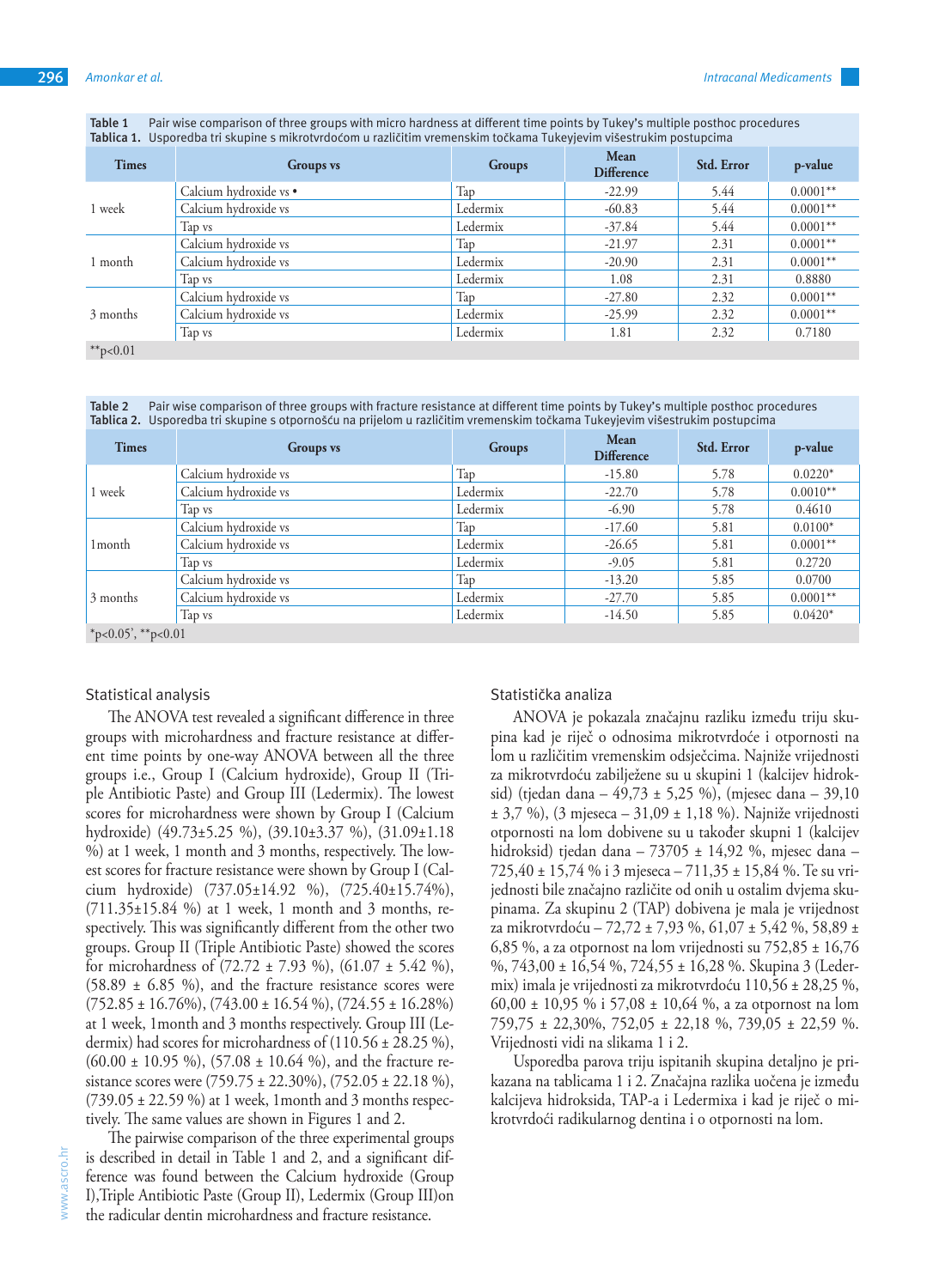## **Discussion**

Due to the complexity of the root canal system, biomechanical preparation by itself is incompetent in completely eradicating microorganisms. Recent research has revealed that the bacteria present in instrumented canals prior to completion of treatment can increase in number and reach their pretreatment count in about 2-4 days (35). Amongst the persistent bacteria within the root canal *E. faecalis* is the most resilient microorganism that causes persistent periapical lesions. In these cases, the use of intracanal medicaments is encouraged (36). The application time of intracanal medicaments varies depending upon its clinical use which may range from 1 to 4 weeks for decontamination of the root canal and even extend up to 11 weeks in cases of endodontic regeneration.

It has been affirmed that microhardness assessment gives an indirect substantiation of the mineral loss or gain in mineralized dental tissues as it is dependent upon the amount of calcified matrix per square millimeter (37). Arends and Bosch stated that microhardness testing is the most practical method of indirect quantitative analysis by accessing the amount of demineralization of dental hard tissues. Microhardness test provides an insight about the dentinal interaction with different medicaments (36).

Dentin may differ significantly between teeth and is associated with considerable number of variations. The tubular density of dentin has found to increase from cervical to apical areas of radicular dentin, which results in an inverse correlation amongst radicular dentinal microhardness and radicular tubular density. This may cause alterations in the results due to the variances in adjacent areas of the dentinal tissue (38). Hence, in the present study, the microhardness measurement was performed in the middle-third of the root structure for each sample.

Vickers microhardness testing was chosen since it is less affected by measurement errors. Despite small sized samples and surface conditions the specimens can be evaluated with good accuracy (36). There have been cumulative reports of demineralization, associated surface weakening and deterioration in the mechanical properties of radicular dentin which eventually led to microcracks and development of vertical root fracture following long term placement of intracanal medicaments (39).The assessment of the mechanical properties of radicular dentin can be done by fracture resistance studies as it relates to the amount of demineralization. Hence, the fracture resistance evaluation was chosen as the second parameter to be tested in this study. In this study, the force was generated at an angle of 0 o, which results in the development of a splitting stress over the tooth specimen. The stresses induced would be minimal because of less bending moments (40). In numerous clinical studies the immature permanent teeth treated by endodontic regeneration have shown an increase in the radicular dentinal wall thickness limited mainly to the middle and the apical third rather than the cervical region, thus weakening this region with an increased incidence of fracture; therefore, the cervical third of the root was chosen for fracture resistance test (29, 41).

#### **Rasprava**

Zbog kompleksnosti sustava korijenskog kanala, samo biomehanička preparacija nije dovoljna za potpunu eliminaciju mikroorganizama. Istraživanja su pokazala da broj bakterija u instrumentiranim kanalima prije završetka terapije može porasti do predterapijske razine za dva do četiri dana (35). *Enterococcus faecalis* ističe se kao najperzistentnija bakterija koja najčešće uzrokuje perzistirajuće periapikalne lezije. U tom se slučaju preporučuju intrakanalni lijekovi (36). Vrijeme primjene takvih uložaka razlikuje se ovisno o kliničkoj upotrebi, uglavnom u rasponu od jednoga do četiri tjedna za dekontaminaciju korijenskog kanala, pa čak do 11 tjedana u slučaju endodontske regeneracije.

Potvrđeno je da procjena mikrotvrdoće daje indirektnu informaciju o gubitku ili dobitku minerala u mineraliziranom dentalnom tkivu, zato što je ono ovisno o količini kalcificiranog matriksa po četvornom milimetru (37). Arends i Bosch ustanovili su da je ispitivanje mikrotvrdoće najpraktičnija indirektna kvantitativna metoda za procjenu količine demineralizacije tvrdih dentalnih tkiva. Ispitivanje mikrotvrdoće daje uvid u dentinsku interakciju s različitim lijekovima (36).

Dentin se prema sastavu može razlikovati od zuba do zuba, a i povezan je s nizom varijacija. Gustoća tubula dentina povećava se od cervikalnoga prema apikalnome dijelu radikularnog dentina, što za posljedicu ima obrnutu korelaciju između dentinske mikrotvrdoće i gustoće tubula. To može rezultirati razlikama u rezultatima zbog varijacija u okolnom dentinskom tkivu (38). U ovom istraživanju mjerenje mikrotvrdoće provedeno je u srednjem dijelu korijena svakog uzorka.

Odabrano je mjerenje mikrotvrdoće prema Vickersu zato što na njega manje utječu pogreške pri mjerenju te se unatoč sitnim uzorcima i stanju površine uzorke može dosta dobro precizno procijeniti (36). Kumulativni opisi demineralizacije, oštećenja površine i gubitak mehaničkih svojstava radikularnog dentina s vremenom mogu prouzročiti mikropukotine i okomite frakture korijena nakon dugotrajne primjene intrakanalnih lijekova (39). Procjena mehaničkih svojstava radikularnog dentina može se dobiti i istraživanjem otpornosti na lom zato što je povezana s demineralizacijom. Stoga je kao druga metoda odabrano ispitivanje otpornosti na lom. Sila je u ovom istraživanju djelovala pod kutom od nula stupnjeva, što rezultira stresom i pucanjem uzorka zuba. Izazvani stresovi minimalni su zbog toga što izostaje savijanje (40). U mnogobrojnim kliničkim istraživanjima nezrelih trajnih zuba liječenih endodontskom regeneracijom istaknuto je da se povećala debljina radikularnog dentina samo u srednjem i apikalnom dijelu korijena pa je cervikalni dio područje s povećanom incidencijom lomova. Upravo zato je za ispitivanje otpornosti na lom odabrana cervikalna trećina korijena (29).

Budući da nikal-titanijevi instrumenti iz seta Protaper pokrivaju cijeli raspon liječenja s manjim brojem instrumenata, što uključuje veću fleksibilnost, nenadmašnu učinkovitost i povećanu sigurnost, oni se u preparaciji korijenskih kanala koriste češće nego čelični (54). Kako bi bili standardizirani, svaki je korijenski kanal prepariran Protaperom veličine F3, što odgovara veličini iglice br. 30.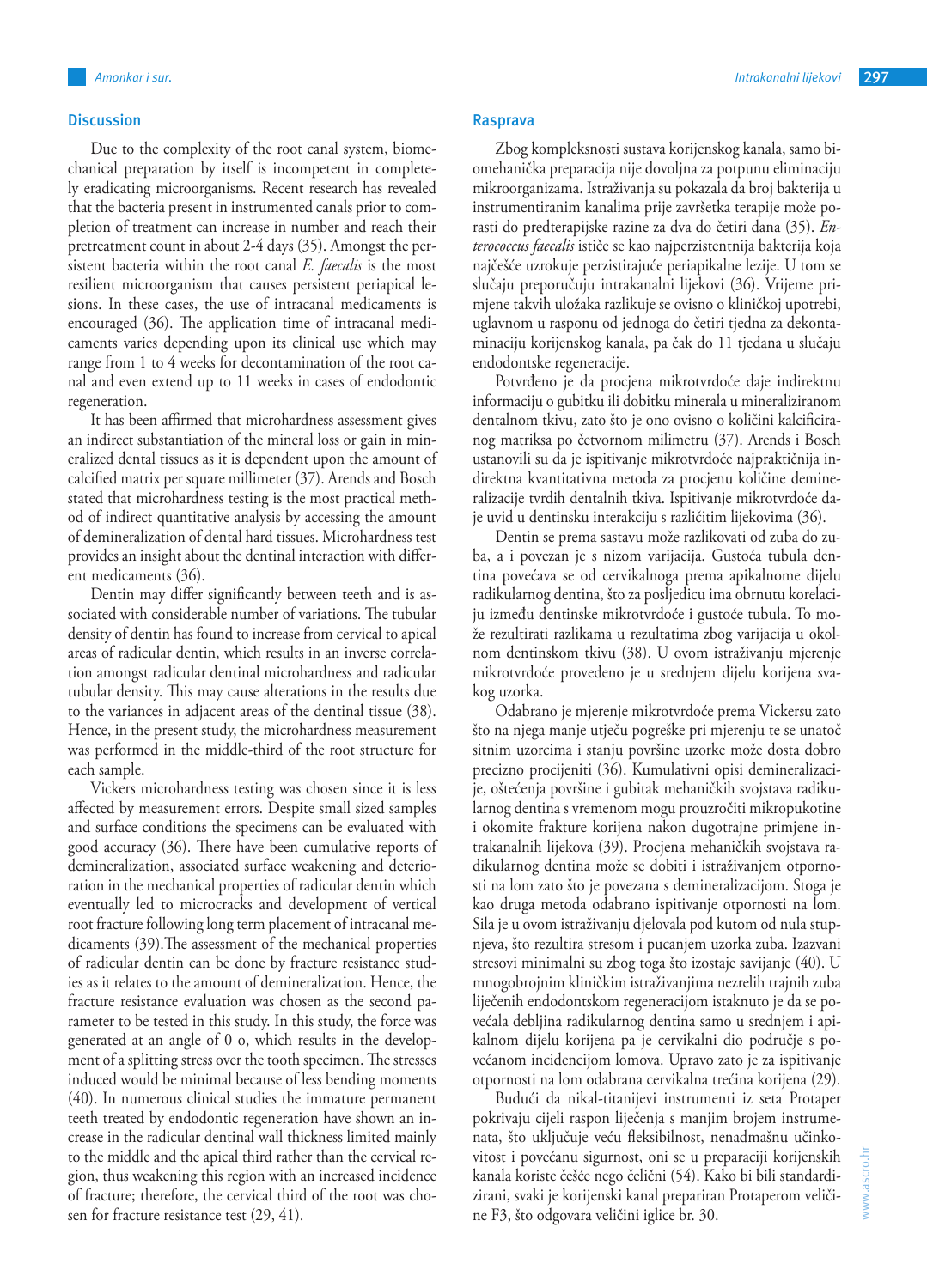As NiTi Protaper instruments are intended to cover the entire range of treatment with fewer files which integrate greater flexibility, unparalleled efficacy and enhanced safety. They have been used over stainless steel instruments in order to prepare the root canals. For the standardization of the root canal, each root was prepared up to Protaper size F3, which corresponds to ISO #no. 30.

Manual agitation was done carefully in an attempt not to abrade the radicular dentin since it has been advocated that the persistence of endodontic intracanal medicament residues interact with the smear layer during instrumentation of the root canal (42, 43).

Hoshino et al. (10) recommended the usage of TAP (3Mix) – in a ratio 1:1:1. - Ciprofloxacin 200mg, Metronidazole 500mg, Minocycline 100mg. Ciprofloxacin and Minocycline have found to have minimal inhibitory concentration of 5 and 20 µg against *E. feacalis* and Metronidazole was stated to have no inhibitory effects (57). However, as a combination (100µg each /ml) they have proven to inhibit entirely the growth of every strain (58). In regenerative endodontics, increased concentrations of TAP cause cytotoxic effects on the stem cells of dental pulp and apical papilla. Therefore, decreased concentration in a range of 0.1 mg/mL to 2 mg/ mL has been recommended.

The lowest scores for microhardness and fracture resistance were shown by Group I Calcium hydroxide at 1 week, 1 month and 3 months, respectively. The present result could be explained by the alkaline pH of calcium hydroxide and its low molecular weight which denatures the collagenous matrix (44). The results of the present study are consistent with a recently performed study by Yassen et al. which showed that  $\rm Ca~(OH)_2$  produced substantial collagen degradation of superficially present root canal dentine after a short duration of 1-week (45) . It is well understood that the collagen constituent is accountable for the toughness of the mineralized hard tissues, hence any defect produced compromises the mechanical properties making it more susceptible to fracture, which has been seen in this study after 3 months. Long term application of Ca  $(OH)$ , also enhances crack propagation  $(44)$ . Increased susceptibility to fracture was seen in this study's 3-month fracture resistance data. Group II (Triple Antibiotic Paste) showed the scores for microhardness of (72.72±7.93 %), (61.07±5.42 %), (58.89±6.85 %), and the fracture resistance scores were  $(752.85 \pm 16.76 \%)$ ,  $(743.00 \pm 16.54 \%)$ ,  $(724.55\pm16.28\%)$  at 1 week, 1 month and 3 months respectively. This may be credited to various acids commonly mixed with antibiotics to preserve their chemical steadiness and to regulate their tonicity. The results of the present study totally reject the null hypothesis.

Minocycline causes chelation of calcium, which in turn contributes to demineralization (44, 45). Studies show that increased concentration of TAP is directly proportional to the surface roughness (46). This also causes reduction in the inorganic content and loss of dentin, which decreases the wettability of dentin surfaces (47). The results obtained in the present research are in line with studies conducted by Yassen et el (2013) and Kinney et al. (2003) that demonstrated that 1 g/mL TAP caused severe reduction in microhardness and

Manualna agitacija provedena je nježno kako se ne bi dogodila abrazija radikularnog dentina, zato što je poznato da zadržavanje intrakanalnog lijeka utječe na zaostatni sloj tijekom instrumentacije (43). Hoshino i suradnici preporučili su korištenje TAP-a (3Mix) u omjeru 1 : 1 : 1 (ciprofloksacin 200 mg, metronidazol 500 mg, minociklin 100 mg). Ciprofloksacin i minociklin imaju minimalnu inhibitornu koncentraciju za *E. faecalis* od 5 do 20 µg, a metronidazol nema nikakvo inhibitorno djelovanje na tu bakteriju (57). No pokazalo se da kombinacija (100 µg svakog antibiotika/mL) inhibira rast svih vrsta mikroorganizama (58). U regenerativnoj endodonciji povećana koncentracija TAP-a potiče citotoksične učinke na matičnim stanicama pulpe i apikalne papile. Zato se preporučuje smanjena koncentracija u rasponu od 0,1 mg/mL do 0,2 mg/mL.

Najniže vrijednosti mikrotvrdoće i otpornosti na lom zabilježene su u skupini 1 (kalcijev hidroksid) nakon jednoga tjedna, mjesec dana i tri mjeseca. Ti rezultati možda su prouzročeni alkalnim pH kalcijeva hidroksida i njegovom niskom molekularnom masom koja denaturira kolageni matriks (44). Rezultati našeg istraživanja u skladu su s nedavno objavljenim radom Yassena i suradnika u kojem se ističe da Ca(OH), izaziva značajnu degradaciju kolagena površinskog dentina u korijenskom kanalu nakon samo tjedan dana (45). Jasno je da je kolagen odgovoran za čvrstoću mineraliziranoga tkiva pa svaki njegov defekt kompromitira mehanička svojstva tkiva koje postaje osjetljivo na frakture, baš kao što smo i mi potvrdili nakon tri mjeseca. Dugotrajna primjena kalcijeva hidroksida potiče širenje pukotina (44). Povećana osjetljivost na lom uočena je u našem istraživanju na uzorcima nakon tri mjeseca. U skupini 2 (TAP) zabilježena je vrijednosti za mikrotvrdoću 72,72 ± 7,93 %, 61,07 ± 5,42 % i 58,89 ± 6,85 %, a za otpornost na lom 752,85 ± 16,76 %, 743,00 ± 16,54 % i 724,5 ± 16,28 % nakon tjedan dana, mjesec dana i tri mjeseca. To se može pripisati različitim kiselinama koje se dodaju antibioticima da bi se sačuvala njihova kemijska aktivnost te kontrolirao tonicitet. Rezultati dobiveni u ovom istraživanju u cijelosti odbacuju nultu hipotezu.

Minociklin uzrokuje kelaciju kalcija, što pogoduje demineralizaciji (44). Istraživanja pokazuju da je povećana koncentracija TAP-a izravno proporcionalna hrapavosti površine (46). To također smanjuje anorganski sadržaj i gubitak dentina, što smanjuje mogućnost njegova vlaženja (47). Rezultati našeg istraživanja u skladu su s onima koje su objavili Yassen i suradnici te Kinney i suradnici koji su naveli da 1 g/mL TAP-a značajno reducira mikrotvrdoću i otpornost na lom radikularnog dentina nakon tjedan i mjesec dana. TAP povećava udio organskog sadržaja (29, 48). Razlog za promjene u kemijskim svojstvima radikularnog dentina nakon upotrebe TAP-a jest kiselost (pH = 2,9) pa zbog toga nastaje površinska demineralizacija (29). TAP manje negativno djeluje na kemijsku strukturu radikularnog dentina od CH-a, što smo i mi potvrdili u ovom istraživanju. Vrijeme je važan čimbenik, jer je dulja izloženost izravno proporcionalna s demineralizacijom (26). Rezultati koje su objavili Madhusudhana i suradnici u skladu su s našim istraživanjem (40).

Na uzorcima izloženima Ledermixu zabilježena je manja redukcija mikrotvrdoće i otpornosti na lom radikularnog de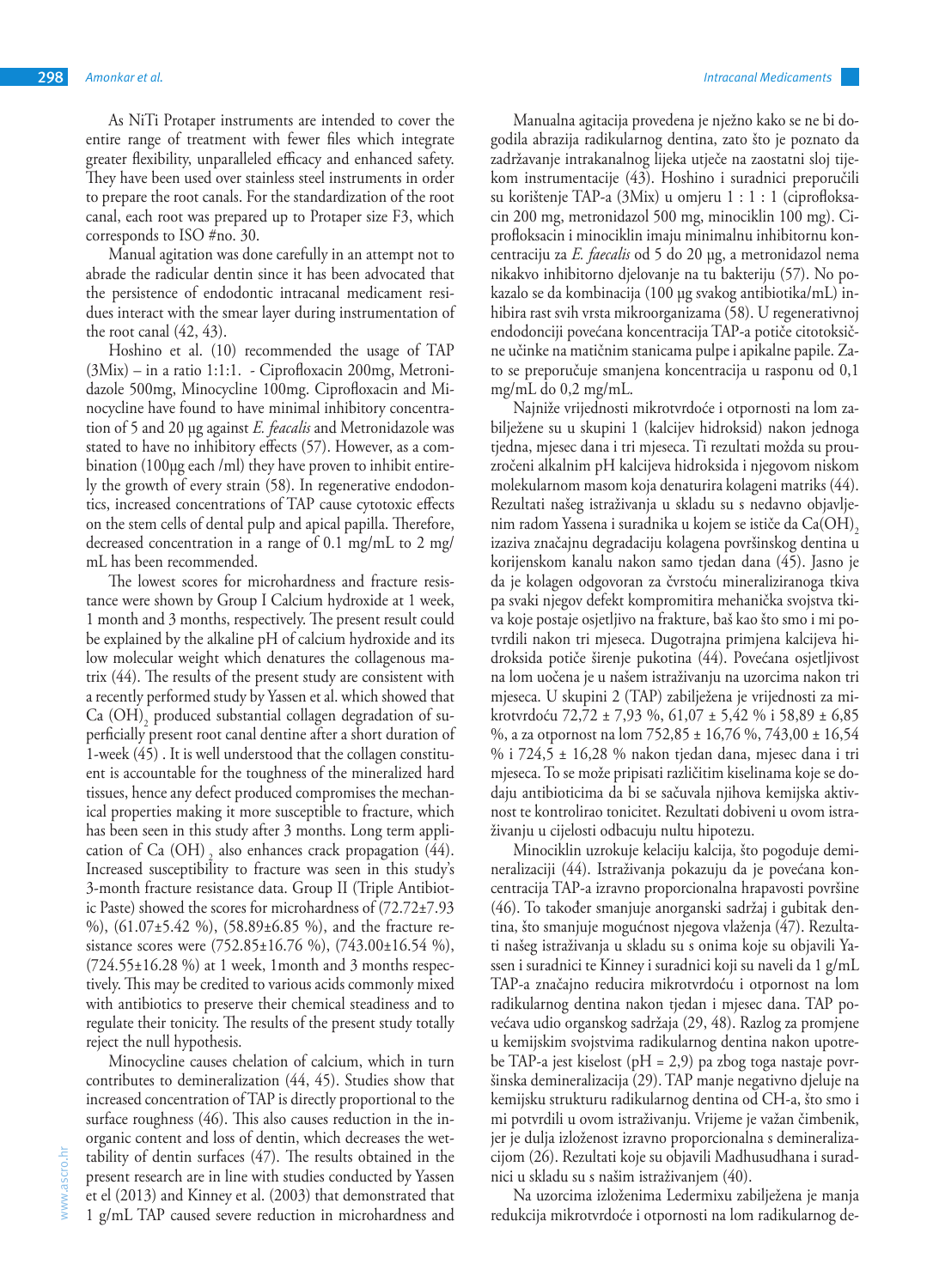fracture resistance of the radicular dentin at time intervals of 1 week and 1 month. TAP increases the organic content (29, 48). The reason attributed to the change in the chemical properties of radicular dentin following the use of TAP is due to its acidic ability ( $pH = 2.9$ ) and associated surface demineralization (29). TAP has a less negative effect on the chemical structure of radicular dentin compared to CH which was also found in the present study. Time period being an important factor, the increased exposure time is directly proportional to demineralization (26). The results obtained by Madhusudhana K et al. are consistent with the results of the present study (40).

The samples exposed to Ledermix intracanal medicament showed less reduction in the radicular dentin microhardness and fracture resistance. This could be attributed to its lower pH (8.76) compared to the Ca  $(OH)_{2}$  intracanal medicament (65). It has been proposed that a higher alkaline pH may cause denaturation of the organic matrix or result in the collapse of the dentine inorganic matrix. Studies have found that the denaturing of organic matrix is promoted by high pH (49). There is encapsulation of the organic matrix by the inorganic hydroxyapatite, and the penetration of the intracanal medicament requires greater time (e.g., 4 weeks in some studies), thus making the dentinal structure more brittle with an increased susceptibility to fracture.

Further *in vivo* studies are needed in order to apply the results obtained from the present study in clinical setting. There is insufficient evidence to current protocols followed in regenerative endodontics. This has been proposed based upon research and previous case reports. The area of regenerative endodontics is still in its budding stage where we need evidence-based data to determine the best treatment time, the best medicament(s), and the best concentration without compromising the physical properties of the tooth.

## **Conclusions**

Within the parameters of this *in vitro* study, the null hypothesis has been rejected and the following conclusions can be drawn: The results of the present study suggest avoiding long term use of intracanal medicaments which are generally used in regenerative endodontics to obtain a sterile environment to promote growth. The three-month application of Ca (OH), TAP and Ledermix intracanal medicaments significantly decreased the fracture resistance and microhardness of radicular dentin compared to the 1-week application. A prolonged exposure of intracanal medicaments has adverse effects on chemical and mechanical properties of root canal dentin.

Limitations: Further research is needed in order to optimize the time of application in various long term endodontic procedures and to investigate the demineralization effect of TAP and Ledermix.

#### **Informed Consent Statement**

Informed consent was obtained from all subjects involved in the study

nina. To bi se moglo pripisati njegovu nižem pH (8,76) u usporedbi s kalcijevim hidroksidom. Sumnjalo se da viši, alkalni pH može potaknuti denaturaciju organskoga matriksa ili kolaps anorganskoga matriksa dentina. Istraživanja su pokazala da denaturaciju organskoga matriksa uzrokuje visoki pH (49). Događa se enkapsulacija organskoga matriksa anorganskim hidroksiapatitom, a za prodor lijeka u kanal treba više vremena (npr. 4 tjedna u nekim istraživanjima), nakon čega dentinska struktura postaje krhkija i sklona pucanju.

Buduća istraživanja *in vivo* trebala bi ispitivati rezultate našeg istraživanja u kliničkom okružju. Nema dovoljno dokaza za trenutačne protokole koji se primjenjuju u regenerativnoj endodonciji, a oni su predloženi na temelju istraživanja i ranijih uspješnih slučajeva. Područje regenerativne endodoncije još uvijek je u razvojnoj fazi pa su nam potrebni podatci potkrijepljeni dokazima kako bismo odredili najbolju terapiju, najučinkovitije lijekove i njihovu najvišu moguću koncentraciju, bez kompromitiranja fizičkih svojstava zuba.

# **Zaključak**

Unutar ograničenja ovoga istraživanja *in vivo* opovrgnuta je nulta hipoteza te je bilo moguće zaključiti sljedeće: rezultati ovog istraživanja pokazuju da treba izbjegavati dugotrajnu upotrebu intrakanalnih medikamenata uopće u regenerativnoj endodonciji u svrhu postizanja sterilnog okoliša u kojemu može doći do rasta. Tromjesečna primjena kalcijeva hidroksida, TAP-a i Ledermixa u kanalu značajno je smanjila otpornost na lom i mikrotvrdoću radikularnog dentina u usporedbi s primjenom od tjedan dana. Produljena primjena intrakanalnih lijekova nepovoljno utječe na mehanička svojstva dentina korijenskog kanala.

Ograničenja: potrebna su daljnja istraživanja optimizacije vremena primjene u različitim dugotrajnim endodontskim postupcima te je potrebno ispitati demineralizacijski učinak TAP-a i Ledermixa.

#### **Informirani pristanak**

Informirani pristanak dobiven je od svih ispitanika.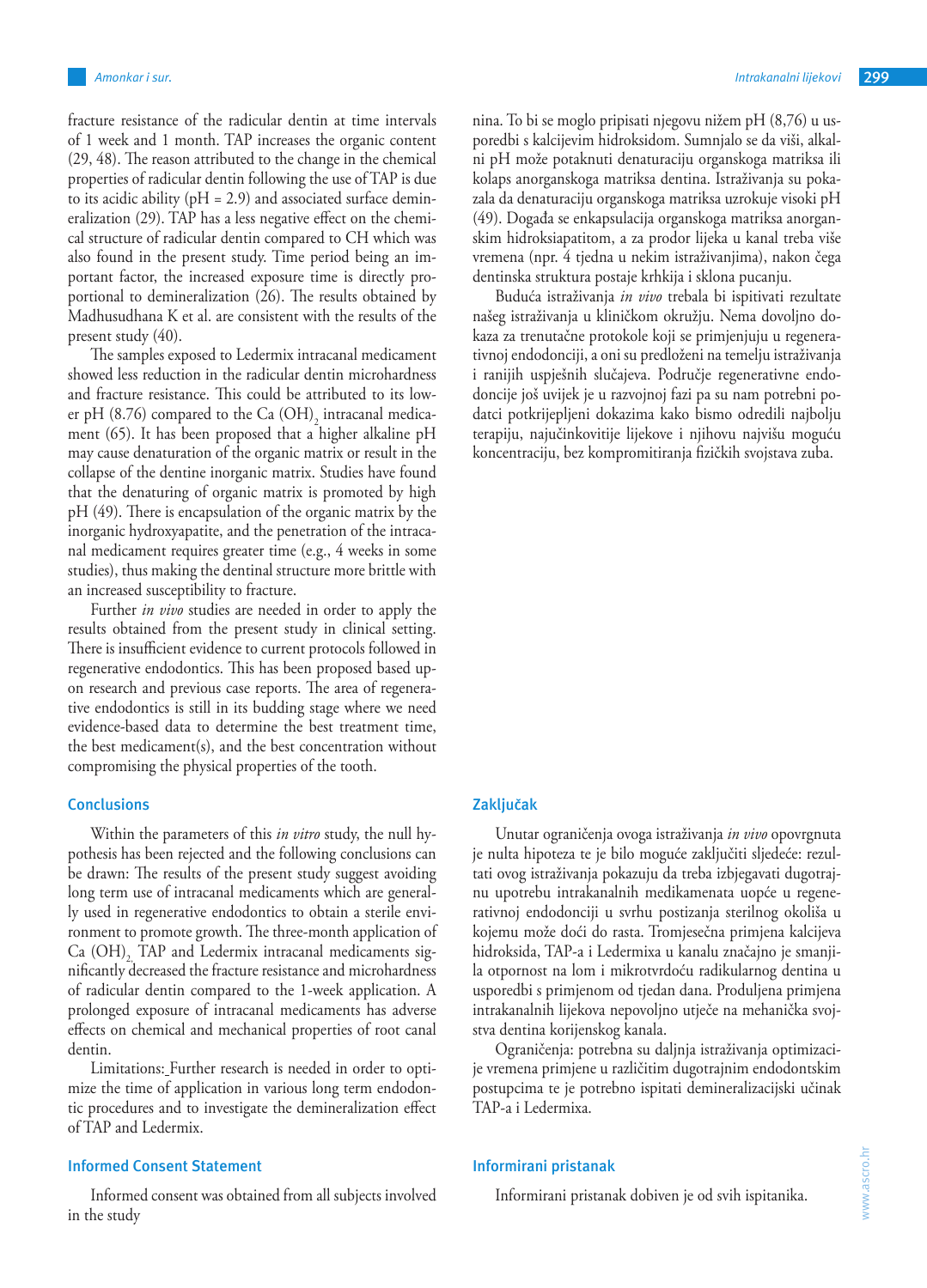## **Conflicts of Interest**

The authors declare no conflict of interest.

## **Funding**

This research received no external funding.

**Author's contribution: A. D. A.** – Concepts, design, definition of intellectual content, literature search, clinical studies, experimental studies, data acquisition, data analysis, statistical analysis, manuscript preparation, manuscript editing and manuscript review; **N. S. D.** – Concepts, design, definition of intellectual content, clinical studies, experimental studies, data analysis, manuscript preparation, manuscript editing and manuscript review; **P. K. D., A. Z**. and **L. T.** - Concepts, design, experimental studies, manuscript editing and manuscript review; **A. C. P.**, S**. P.** – Concepts, experimental studies; **S. M. H.** – Concepts, manuscript editing and manuscript review.

#### **Sažetak**

**Cilj rada:** Željelo se procijeniti kako dugotrajna upotreba triju intrakanalnh lijekova utječe na mikrotvrdoću i otpornost na lom radikularnog dentina. **Materijal i metode:** Kemomehanička preparacija obavljena Protaperovim rotirajućim instrumentima do F3. Zubi su zatim stavljeni u inkubator i čuvani na temperaturi od 37 °C u 100 posto vlažnom okružju te su slučajnim odabirom podijeljeni u tri skupine: trostruka antibiotička pasta (TAP), pasta od kalcijeva hidroksida (Apexcal), Ledermix. Nakon primjene lijekova svi su ulazni otvori zabrtvljeni 4 mm debelim slojem Cavita. Uzorci su zatim uskladišteni tjedan dana, mjesec dana i tri mjeseca. Od svakog uzorka uzeta su po dva dentinska cilindra debljine 3 i 5 mm. Za otpornost na lom korištena je cervikalna trećina, a za procjenu mikrotvrdoće srednja trećina. Mikrotvrdoća je ispitana testerom Knoop Microhardness, a otpornost na lom univerzalnim ispitnim uređajem. **Rezultati**: Kalcijev hidroksid najsnažnije je negativno djelovao na fizička svojstva radikularnog dentina u usporedbi s TAP-om (p = 0,0100 nakon mjesec dana) i Ledermixom (p = 0,0001 nakon mjesec dana). Kako se povećavalo razdoblje djelovanja, tako su se pogoršavala fizička obilježja radikularnog dentina. **Zaključak**: Dugotrajno korištenje kalcijeva hidroksida, TAP-a i Ledermixa (p = 0,0001 nakon 3 mjeseca) znatno utječe na mikrotvrdoću i otpornost na lom radikularnog dentina.

#### **Sukob interesa**

Autori nisu bili u sukobu interesa.

## **Financiranje**

Ovo istraživanje nije financirao nitko izvan Sveučilišta.

**Doprinos autora: A. D. A**. – koncepti, dizajn, definicija intelektualnog sadržaja, pretraživanje literature, kliničke studije, eksperimentalne studije, prikupljanje podataka, analiza podataka, statistička analiza, priprema, uređivanje i pregled rukopisa; **N. S. D.** – koncepti, dizajn, definicija intelektualnog sadržaja, kliničke studije, eksperimentalne studije, analiza podataka, priprema, uređivanje i pregled rukopisa; **P. K. D., A. Z**. i **L. T**. – koncepti, dizajn, eksperimentalne studije, uređivanje i pregled rukopisa; **A. C. P., S. P**. – koncepti, eksperimentalne studije; **S. M. H.** – pojmovi, uređivanje i pregled rukopisa.

> **Zaprimljen:** 8. svibnja 2021. **Prihvaćen:** 1. kolovoza 2021.

**Adresa za dopisivanje** Alessio Zanza Sveučilište Sapienza Zavod za oralnu i maksilofacijalnu kirurgiju Rim 00185 Italija ale.zanza@gmail.com

**MeSH pojmovi:** materijali za punjenje korijenskog kanala; dentin; testovi tvrdoće; čvrstoća na savijanje **Ključne riječi:** Ledermix, trostruka antibiotička pasta, mikrotvrdoća, otpornost na lom, kalcijev hidroksid

#### **References**

- 1. Vertucci FJ. Root canal morphology and its relationship to endodontic procedures. Endod Top. 2005;10:3–29.
- 2. Sato I, Ando-Kurihara N, Kota K, Iwaku M, Hoshino E. Sterilization of infected root-canal dentine by topical application of a mixture of ciprofloxacin, metronidazole and minocycline in situ. Int Endod J. 1996 Mar;29(2):118-24.
- 3. Hulsmann M, Peters OA, Dummer PMH. Mechanical preparation of root canals: shaping goals, techniques and means. Endo Top. 2005;10:30–76.
- 4. Narayanan LL, Vaishnavi C. Endodontic microbiology. J Conserv Dent. 2010 Oct;13(4):233-9.
- 5. Sathorn C, Parashos P, Messer HH. How useful is root canal culturing in predicting treatment outcome? J Endod. 2007 Mar;33(3):220-5.
- 6. Schoop U, Kluger W, Dervisbegovic S, Goharkhay K, Wernisch J, Georgopoulos A, et al. Innovative wavelengths in endodontic treatment. Lasers Surg Med. 2006 Jul;38(6):624-30.
- 7. Galler KM. Clinical procedures for revitalization: current knowledge and considerations. Int Endod J. 2016 Oct;49(10):926-36.
- 8. Farhad A, Mohammadi Z. Calcium hydroxide: a review. Int Dent J. 2005 Oct;55(5):293-301.
- 9. Muruganandhan J, Sujatha G, Poorni S, Srinivasan MR, Boreak N, Al-Kahtani A, et al. Comparison of four dental pulp-capping agents by cone-beam computed tomography and histological techniques—a split-mouth design ex vivo study. Applied Sciences (Switzerland). 2021;11(7).
- 10. Karataş E. The time dependent effect of various irrigation systems on the reduction of E. faecalis in experimentally infected root canals. Turkish Endod J. 2016;1:23–29.
- 11. Schouten MA, Hoogkamp-Korstanje JA, Meis JF, Voss A. European VRE Study Group Prevalence of vancomycin-resistant enterococci in Europe. Eur J Clin Microbiol Infect Dis. 2000 Nov;19(11):816-22.
- 12. Desai S, Chandler N. Calcium hydroxide-based root canal sealers: a review. J Endod. 2009 Apr;35(4):475-80.
- 13. Mohammad Z, Dummer PMH. Properties and applications of calcium hydroxide in endodontics and dental traumatology. Int Endod J. 2011 Aug;44(8):697-730.
- 14. Kawamoto R, Kurokawa H, Takubo C, Shimamura Y Yoshida T, Miyazaki M. Change in elastic modulus of bovine dentine with exposure to a calcium hydroxide paste. J Dent. 2008 Nov;36(11):959- 64.
- 15. Shaik J, Garlapati R, Nagesh B, Sujana V, Jayaprakash T, Naidu S. Comparative evaluation of antimicrobial efficacy of triple antibiotic paste and calcium hydroxide using chitosan as carrier against Candida albicans and Enterococcus faecalis: An in vitro study. J Conserv Dent. 2014 Jul;17(4):335-9.
- 16. Davey P, Wilcox MH, Irving W, Thwaites G. Antimicrobial Chemotherapy; Oxford University Press; 2015: ISBN 9780199689774.
- 17. Friedlander LT, Cullinan MP, Love RM. Dental stem cells and their potential role in apexogenesis and apexification. Int Endod J. 2009 Nov;42(11):955-62.
- 18. Rafter M. Apexification: a review. Dent Traumatol. 2005 Feb;21(1):1-8.
- 19. Moleri AB, Moreira LC. Complexo dentino-pulpar. In: Lopes HP editor. Siqueira Júnior, JF Endodontia: biologia e técnica. 3 rd ed. Rio de Janeiro: 2011.
- 20. Diogenes A, Ruparel NB, Shiloah Y, Hargreaves KM. Regenerative endodontics: A way forward. J Am Dent Assoc. 2016 May;147(5):372-80.
- 21. Fouad AF. The microbial challenge to pulp regeneration. Adv Dent Res. 2011 Jul;23(3):285-9.
- 22. Prather BT, Ehrlich Y, Spolnik K, Platt JA, Yassen GH. Effects of two combinations of triple antibiotic paste used in endodontic regeneration on root microhardness and chemical structure of radicular dentine. J Oral Sci. 2014 Dec;56(4):245-51.